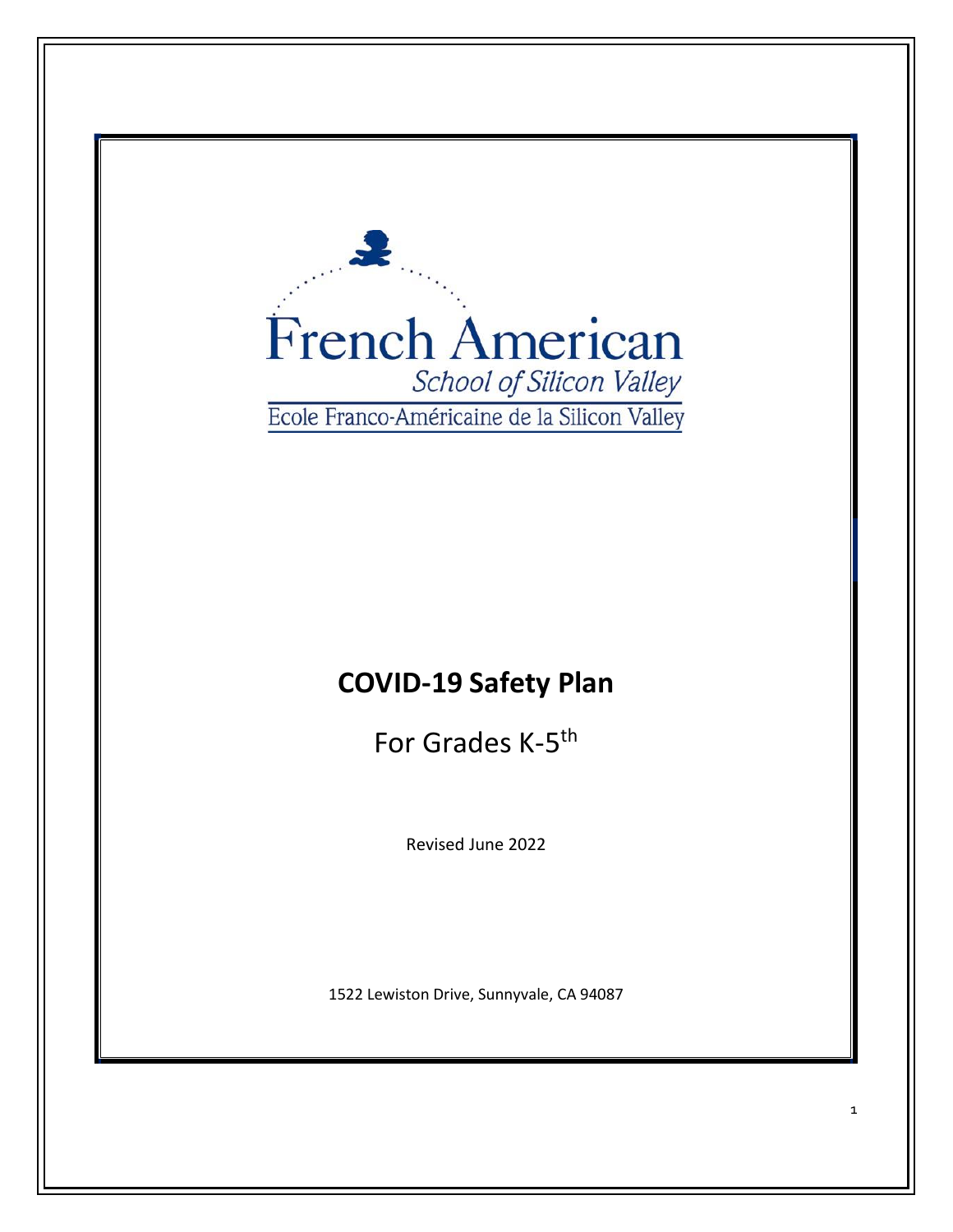



**Per Directives from**:

COVID-19 and Reopening In-Person Instruction Framework and Public Health Guidance for K-12 Schools in California 2020-2021 School Year, State of California Safe Schools for All Hub, California Department of Health Guidance for K-12 Schools for the 2021/2022 School Year, and CDC Guidance for COVID-19 Prevention in K-12 Schools.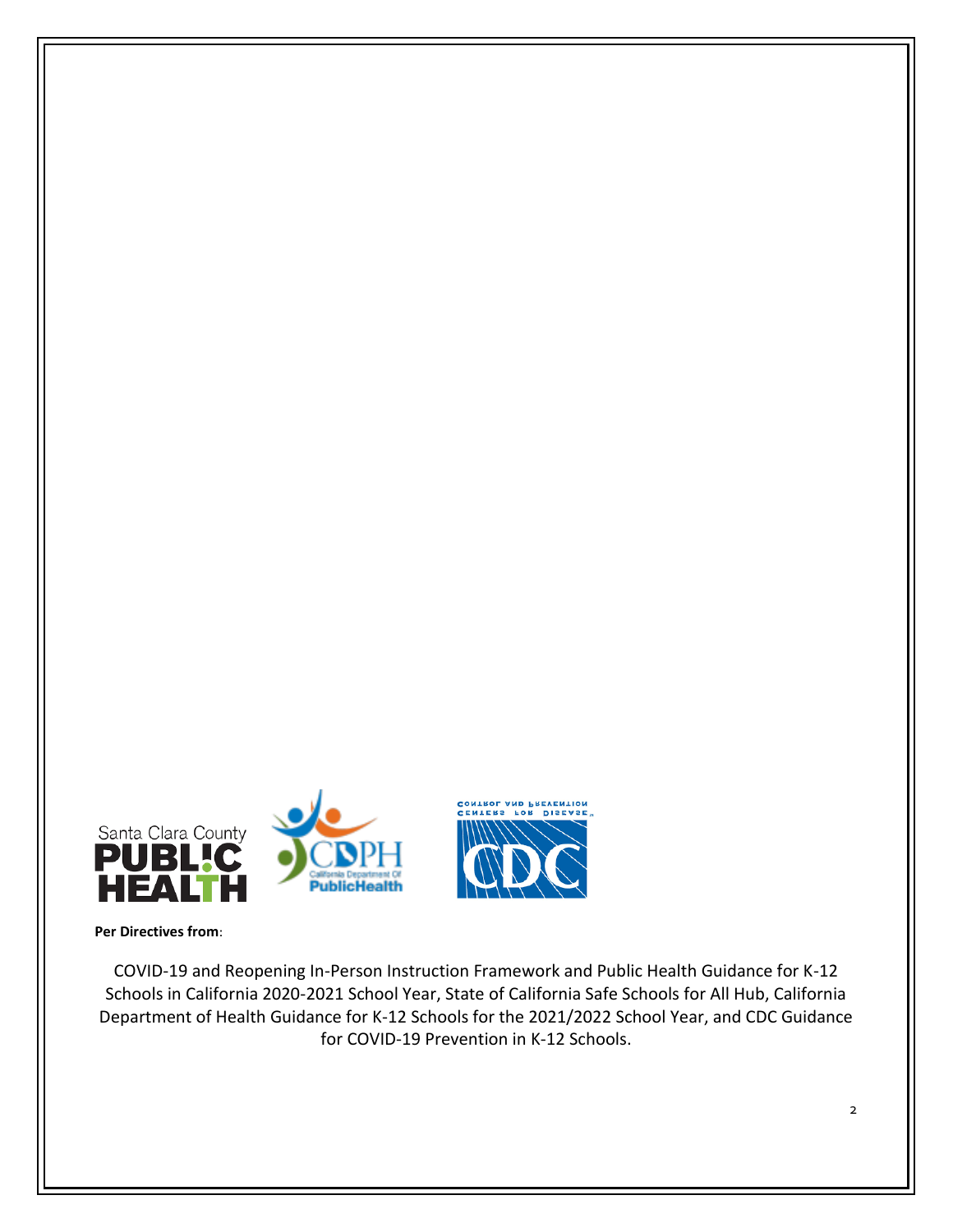# CONTENTS`

| Α.                        |                                                                      |
|---------------------------|----------------------------------------------------------------------|
| <b>B.</b>                 |                                                                      |
| C.                        |                                                                      |
| D.                        |                                                                      |
| F.                        |                                                                      |
| F.                        |                                                                      |
| G.                        |                                                                      |
| Η.                        |                                                                      |
| $\mathbf{L}$              |                                                                      |
| $\mathbf{J}_{\mathbf{r}}$ | SUMMARY OF ENGAGEMENT WITH PARENT, COMMUNITY AND LABOR ORGANIZATIONS |
|                           |                                                                      |
|                           |                                                                      |

# **COVID-19 PREPARED**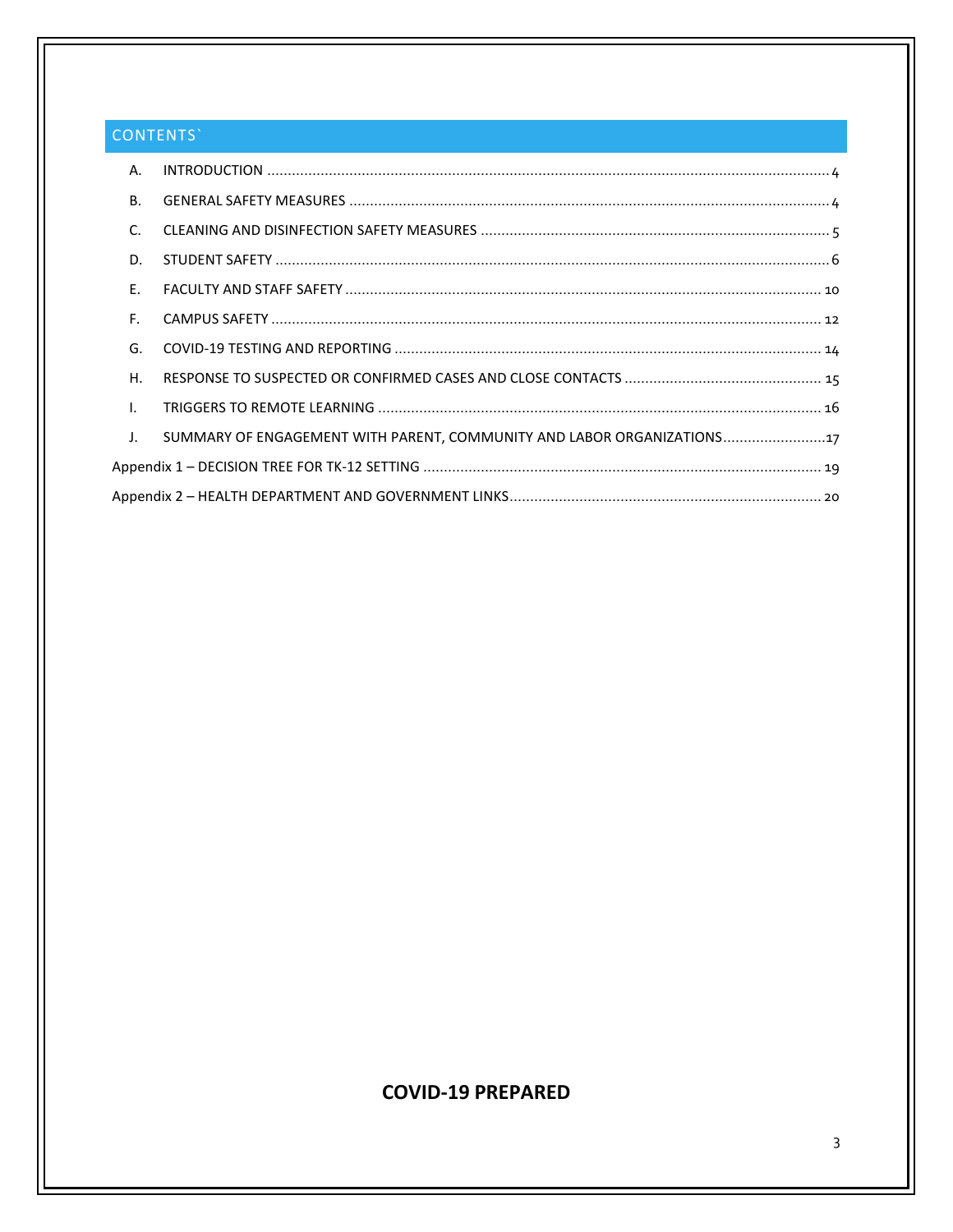#### <span id="page-3-0"></span>A. INTRODUCTION

The French American School of Silicon Valley (FASSV) has a plan in place to accommodate student learning due to COVID-19 restrictions. On July 9, 2021, the Centers for Disease Control and Prevention (CDC) published its [updated](https://www.cdc.gov/coronavirus/2019-ncov/community/schools-childcare/k-12-guidance.html) recommendations for K-12 schools. The following guidance applies CDC's recommendations to the California context, in order to help FASSV implement safe, successful, and full in-person instruction in the 2021-22 school year. The plan has been updated in accordance with the updated March 1, 2022, guidance from California Department of Public Health

### <span id="page-3-1"></span>B. GENERAL SAFETY MEASURES

This plan has been created through analysis of risk assessments using the State of California [Safe Schools for All Hub](https://schools.covid19.ca.gov/) , [California Department of Public Health Guidance for K-12 Schools](https://www.cdph.ca.gov/Programs/CID/DCDC/Pages/COVID-19/K-12-Guidance-2021-22-School-Year.aspx)  [for the 2021/22 School Year](https://www.cdph.ca.gov/Programs/CID/DCDC/Pages/COVID-19/K-12-Guidance-2021-22-School-Year.aspx) and [CDC Guidance for COVID-19 Prevention in K-12 Schools](https://www.cdc.gov/coronavirus/2019-ncov/community/schools-childcare/k-12-guidance.html#anchor_1625661984621) with input from parent, community and staff. Those responsible for implementing the plan are Martine Trusz (Head of School), Tiffany Hartdegen (Assistant Head of School), and Laurel Maguire (Director of Finance and Operations).

The above-mentioned persons responsible for implementing this plan will conduct checks for compliance with the stated policies and procedures. Any discrepancies will be documented and corrected.

Continued communication with local and state authorities will occur to determine current disease levels to assist the school with implementing the most recent control measures.

This plan addresses on-campus learning and safety.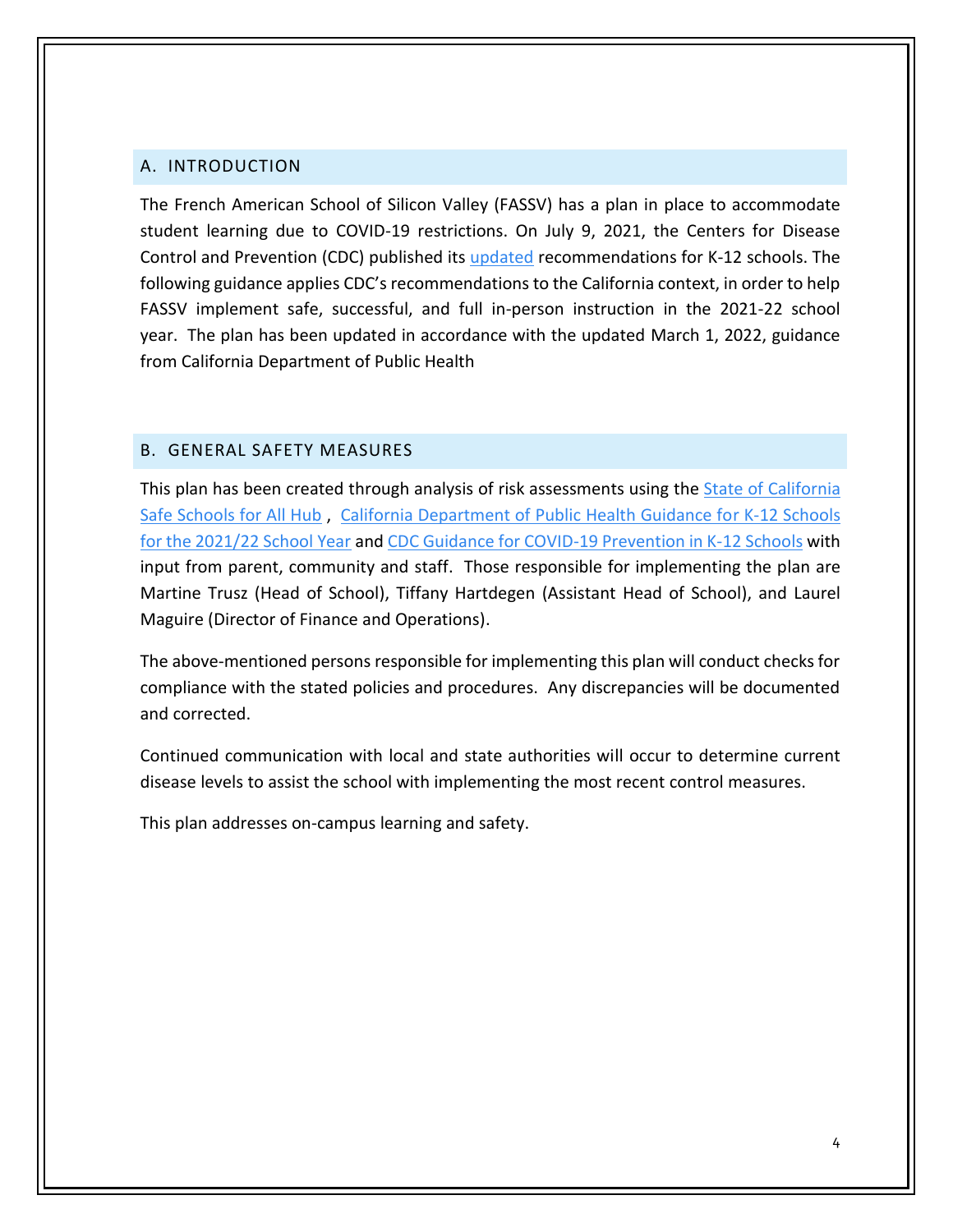### <span id="page-4-0"></span>C. CLEANING AND DISINFECTING SAFETY MEASURES

The French American School of Silicon Valley has created a cleaning and disinfecting plan designed to address safety measures and protocols in protecting students and staff to prevent the spread of COVID-19 virus while on campus. Special consideration has been given to trainings, ventilation, disinfectant materials, cleaning schedules, classroom lay out, and shared space. A detail of the School's cleaning and disinfecting measures is retained within the Business Office files.

### **1. General**

- **a.** All custodial and applicable staff have been trained on manufacturer's directions, on Cal/OSHA requirements for safe use and as required by the Healthy Schools Act, as applicable.
- **b.** All custodial and applicable staff will use cleaning products approved for use against COVID-19 on the [EPAs approved list "N".](https://www.epa.gov/pesticide-registration/list-n-disinfectants-use-against-sars-cov-2-covid-19)
- **c.** All custodial and applicable staff will be provided with appropriate Personal Protective Equipment.
- **d.** Proper ventilation will occur during cleanings.

### **2. Classrooms**

- **a.** Items that are difficult to clean have been removed from the classrooms, such as carpets, or stuffed animals.
- **b.** Teachers will conduct high frequency of cleaning throughout the day of classroom surfaces, as appropriate, including high touch surfaces such as light switches and door handles, table and desk surfaces, countertops, chairs, faucets, and shared equipment and materials. At the end of the day, custodial staff will clean and disinfect high-touch surfaces, such as light switches and door handles, table and desk surfaces, countertops, chairs, faucets, and shared equipment or materials.
- **c.** Custodial staff will clean and disinfect classroom floors each evening.

### **3. Restroom and Common Areas**

**a.** All restrooms and common areas will be cleaned and disinfected by custodial staff throughout the day, and each night, as recommended by health and safety guidelines set forth by the Center for Disease Control, the Santa Clara County Public Health Department and the California Department of Public Health.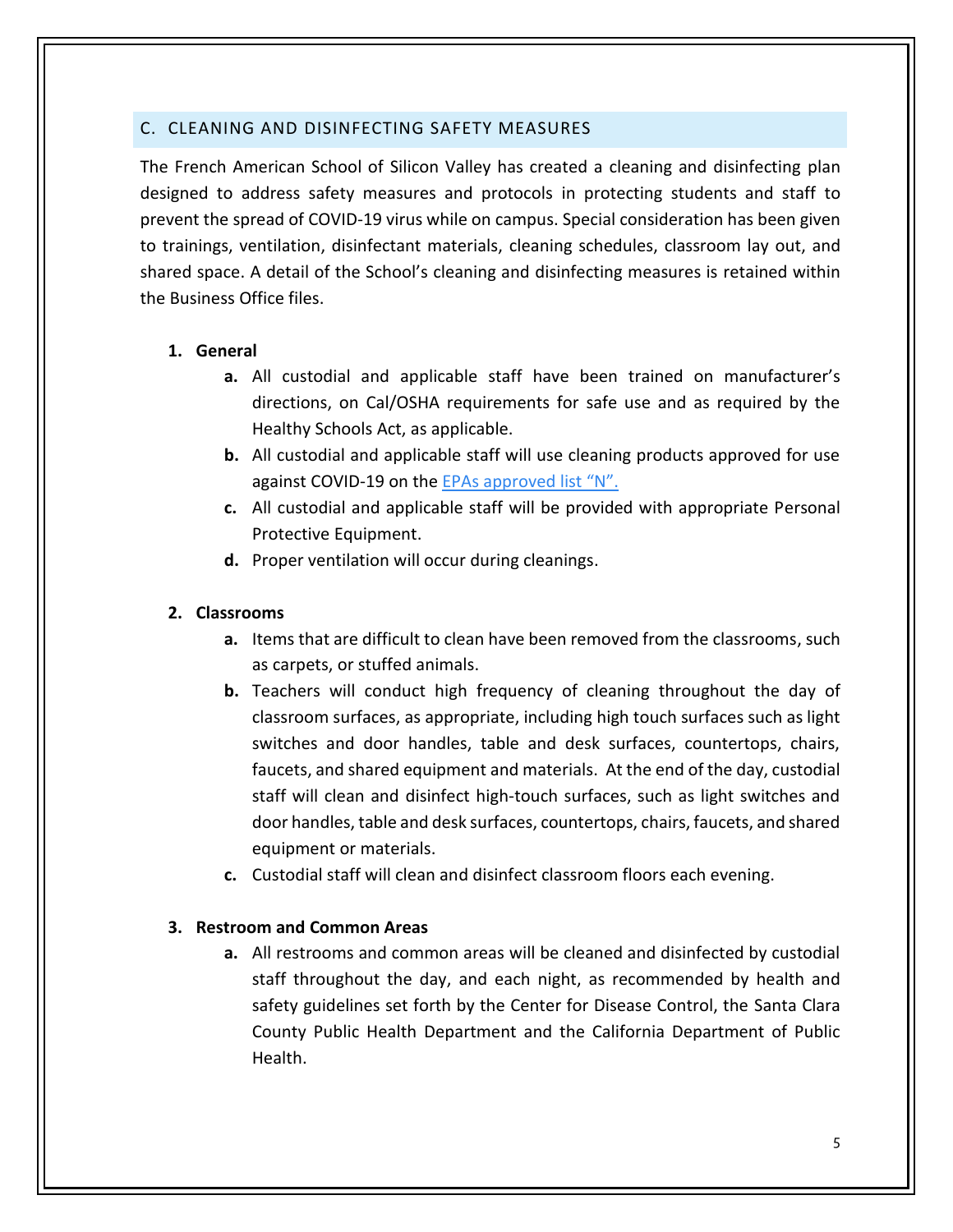#### <span id="page-5-0"></span>D. STUDENT SAFETY

#### **1. Before Arriving on Campus**

- **a.** All staff have been trained in the health and safety guidelines set forth by the Center for Disease control, the Santa Clara County Public Health Department, and the California Department of Public Health, including proper use of face coverings, physical distancing, handwashing hygiene, etc.
- **b.** Parent and student training will be ongoing throughout the pandemic. The information will be distributed through emails, newsletters, parent-teacher contacts, and back-to- school meetings.
- **c.** Parents and staff will complete a COVID-19 questionnaire each morning. The questionnaire will be based on the health screening questions recommended by the Santa Clara County Public Health Department asking whether they or their child has been diagnosed with COVID-19, lives in the same household or had close contact with someone who in the past 10 days has been in isolation for COVID-19 or had a test confirming they have COVID-19, and whether they have experienced any COVID-19 symptoms (fever or chills, cough, loss of taste or smell, shortness of breath, fatigue, muscle aches, headache, sore throat, runny nose and congestion, nausea, vomiting, or diarrhea) The results of these questions will be reviewed and analyzed by the School's administration.
- **d.** Signs have been posted around campus and all entry points mandating Physical Distancing (when mandated), Face Covering Wearing, and Frequent Handwashing.

#### **2. Screening and Drop Off and Pickup**

- **a.** Drop off and Pickup times have been separated
	- **i.** Kindergarten 2<sup>nd</sup> Grade (main playground)
	- ii.  $3^{rd} 5^{th}$  Grade (portable courtyard)
- **b.** Parents will not be allowed on campus and is highly recommended they wear a face covering during drop off and pickup. They are to remain outside the campus at the playground's exterior gate, respecting physical distancing of 6 feet. Signs are in place to remind parents of the six feet distancing requirement.
- c. All students K-5<sup>th</sup> Grade are highly recommended to wear face coverings when arriving on campus (pursuant to California State's March 1<sup>st</sup> order, taking effect March 11, 2022). Students will be greeted at playground's gate, get their temperature taken, and then escorted directly to their classroom where they will promptly wash their hands.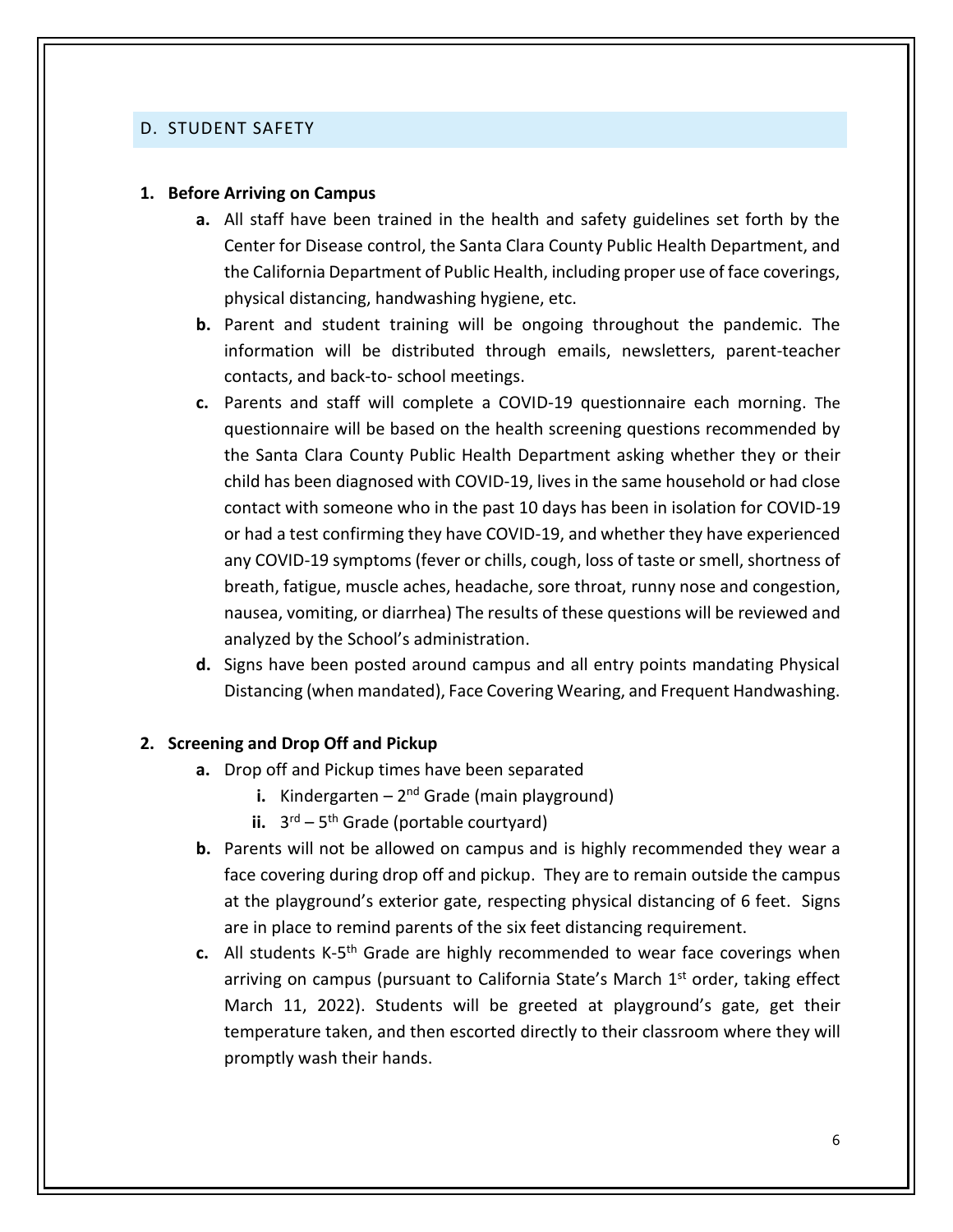- **d.** Each morning, before arriving on campus, parents or legal guardians will be required to complete a symptom screening questionnaire for their student(s). The questionnaire is based on the health screening questions recommended by the Santa Clara County Public Health Department asking whether the child has been diagnosed with COVID-19, lives in the same household or had close contact with someone who in the past 10 days has been in isolation for COVID-19 or had a test confirming they have COVID-19, and whether they have experienced any COVID-19 symptoms (fever or chills, runny nose (CDC), cough, loss of taste or smell, shortness of breath, fatigue, muscle aches, headache, sore throat, nausea, vomiting, or diarrhea). Answers will be securely stored in each individual account and kept confidential. All student accounts are managed and updated by the student's parents or legal guardians.
- **e.** Parents who need to drop off children outside of the regular drop off times will follow the same process as described in b., c., and d.
- **f.** Student attendance will be used as group contact tracing which involves identifying those who may have an infectious disease, the groups of people they came in contact with, and working with them to limit the spread of the disease. The persons assigned to perform group contact tracing and to liaise with the County of Santa Clara Public Health Department in the event of a Covid-19 Exposure are Martine Trusz, FASSV's Head of School, and Laurel Maguire, FASSV's Director of Finance and Operations.
- **g.** Symptomatic students who report to school will be sent home and asked to seek care and testing. Students waiting to be picked up will remain in a designated isolation room with a mask on until picked up.
- **h.** School staff will monitor for signs and symptoms of COVID-19 to take appropriate action, as appropriate.

### **3. Classrooms Cohorts**

**a.** Students will remain in classroom cohorts. Students will mix with other stable classroom cohorts during outside time and during afterschool programs. It's recommended that children use face coverings both inside and outside of the classroom, except while eating and drinking.

### **4. Face Coverings**

- **a.** All students in K 5<sup>th</sup> Grade are highly recommended to wear face coverings
	- **i.** While arriving and departing from campus.
	- **ii.** In any area outside the classroom except when eating, drinking, or engaging in physical activity.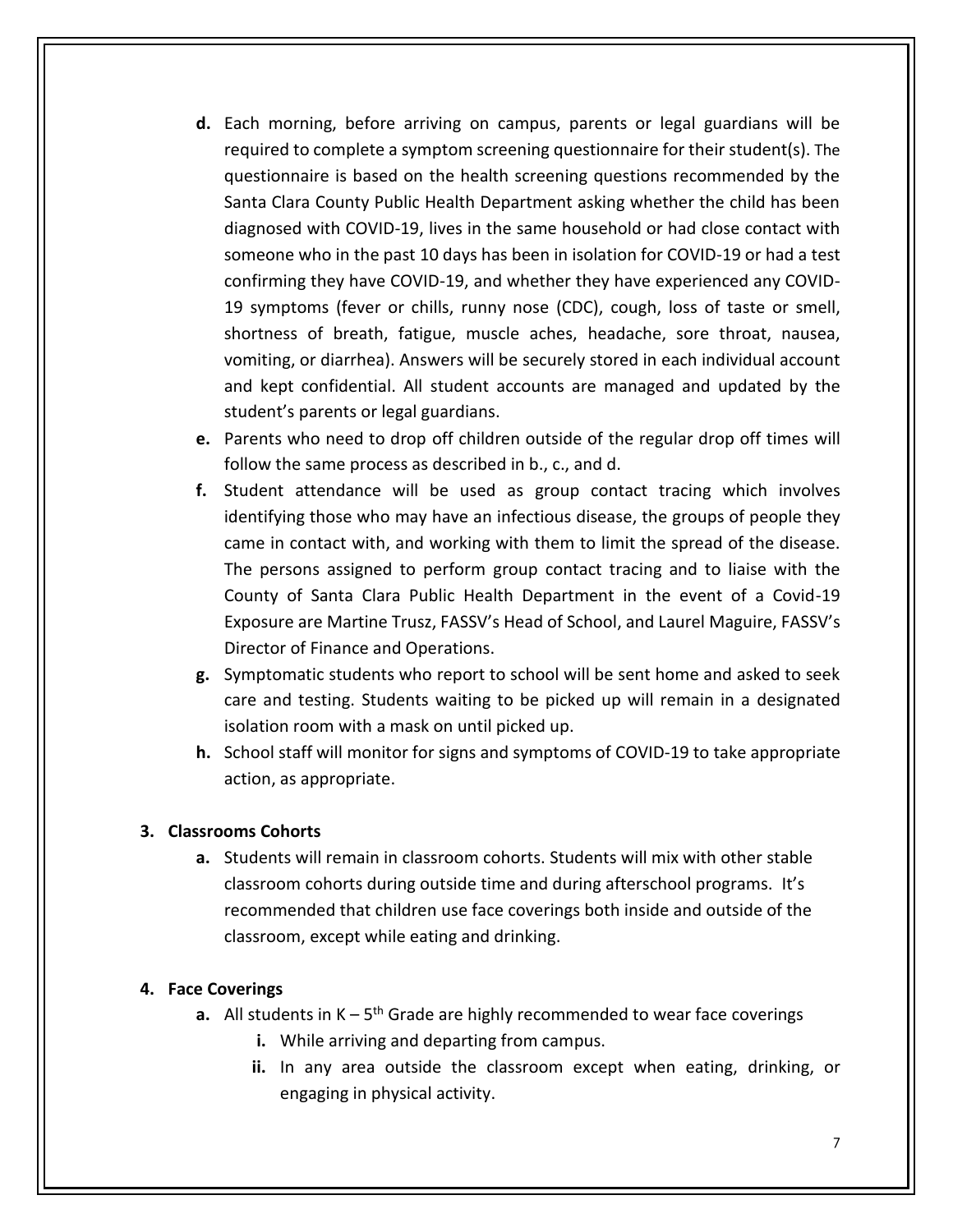- **b.** Students in K-5<sup>th</sup> Grade are highly recommended to wear face coverings in the classroom and outside.
- **c.** The following students should not be recommended or required to wear face coverings:
	- **i.** Anyone who has trouble breathing or is unconscious, incapacitated, or otherwise unable to remove their face covering without assistance (6 feet physical distancing is then required, to the extent possible).
	- **ii.** Students with special needs who are unable to tolerate a face covering (6 feet physical distancing is then required, to the extent possible).
- **d.** Students are allowed to use cloth face coverings from home. Disposable face coverings are available at the school for use in case a student's face covering gets soiled or damaged.
- **e.** All students will be taught the reason for a proper use of a face covering.
- **f.** Students will learn about appropriate procedures for putting on and taking off and storing the face covering (during mealtimes and snack times, etc.).
- **g.** Students must not share or swap face coverings.
- **h.** Signage is posted on campus reminding students and faculty as to the importance of wearing face coverings.

### **5. Physical Distancing**

- **a.** Spacing between student desks will be maximized, to the extent practicable.
- **b.** Stable seating arrangements will be assigned to students to ensure that close contacts within classrooms are minimized and easily identifiable.
- **c.** Teacher desks will be at least six feet away from the students' desks to the extent possible to minimize the risk of adult-to-child transmission.

### **6. Ventilation**

- **a.** All HVAC Units are regularly cleaned.
- **b.** All units use high-efficiency MERV-13 air filters.
- **c.** Additional air filtration systems have been purchased and installed, where applicable.
- **d.** Both outside classroom doors as well as windows will remain open throughout the day to the extent possible to allow for greater ventilation.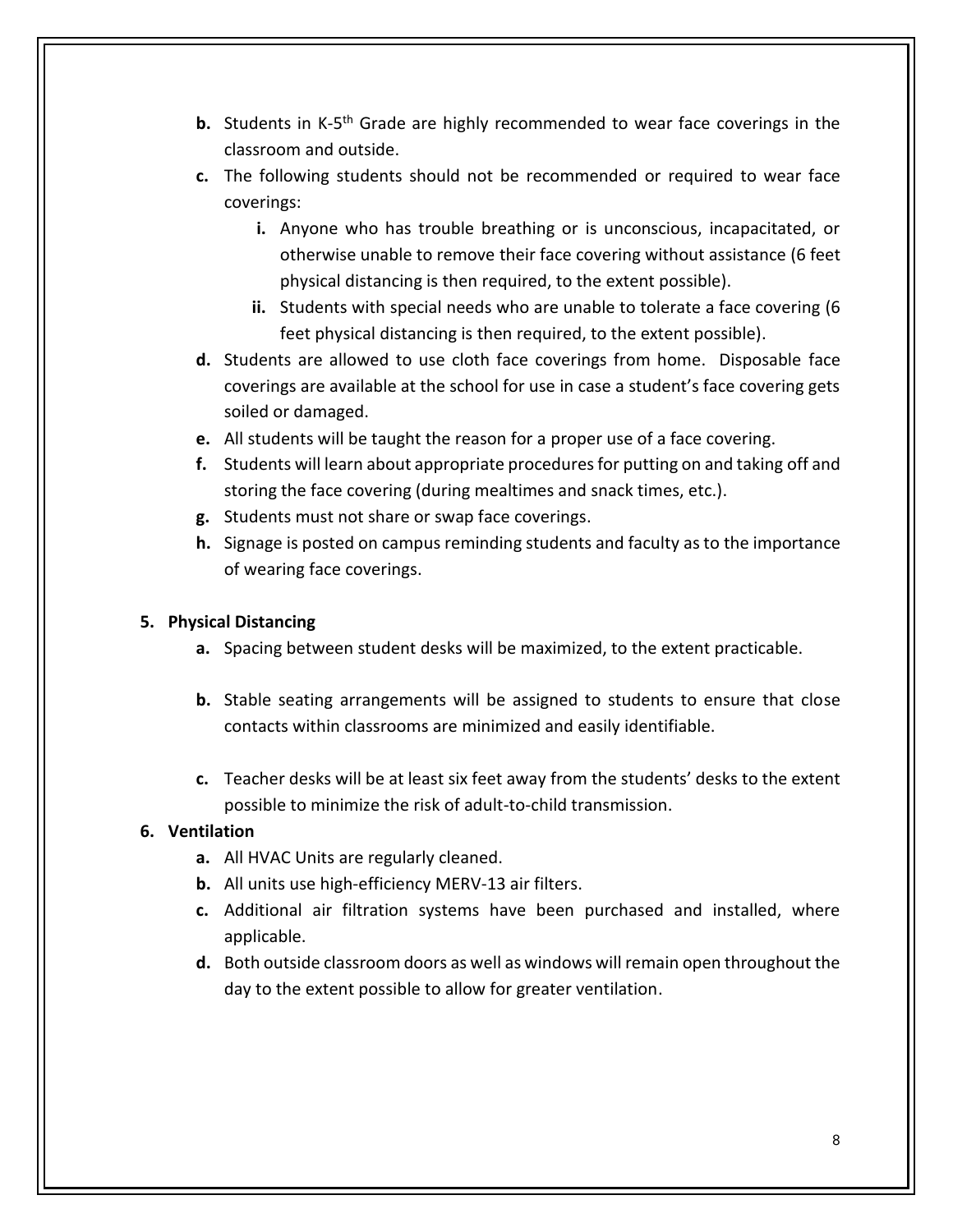### **7. Recess and Lunch Breaks**

- **a.** Students will mix with other stable classroom cohorts during outside time and during afterschool programs. It is highly recommended that children wear face coverings both inside and outside of the classroom, except while eating and drinking.
- **b.** During inclement weather, students will eat in their classrooms.
- **c.** Face coverings will not be worn while eating, drinking, or engaging in physical activity.
- **d.** Hand hygiene will be performed prior to and after snack and lunch breaks.
- **e.** Water fountains will not be used this school year. Students are being asked to bring water tumblers each day prominently labeled with the student's name to minimize the need for refills. The tumbler can be refilled from the touchlessfaucet in the classroom, when needed.
- **f.** Hot lunch will be provided with safety protocols in place for safe food handling.
- **g.** Sack lunches and snacks will be separately packed and labeled with the student's name.

### **8. Restroom**

- **a.** Use of restrooms will be staggered throughout the day. Custodial staff will be focused on cleaning and disinfecting throughout the day.
- **b.** All students K-5<sup>th</sup> grade will be required to wear a face covering when using the restroom.
- **c.** Touchless faucets, soap dispensers and paper towel dispensers have been installed.

### **9. Hygiene**

- **a.** Students will be taught proper handwashing techniques. They will be reminded of handwashing throughout the day.
- **b.** There will be access to water and soap and/or hand sanitizer in the classrooms and restrooms. Portable hand sanitizing stations are available as inside the building, in the hallway, and outside of each restroom.
- **c.** Signage will be posted above the sinks in the classroom and restrooms displaying proper handwashing techniques.
- **d.** Students will be reminded during the day to avoid touching their eyes, noses, or mouth.

### **10. After Care**

Extended care will be offered in the afternoon, as County and State guidelines permit.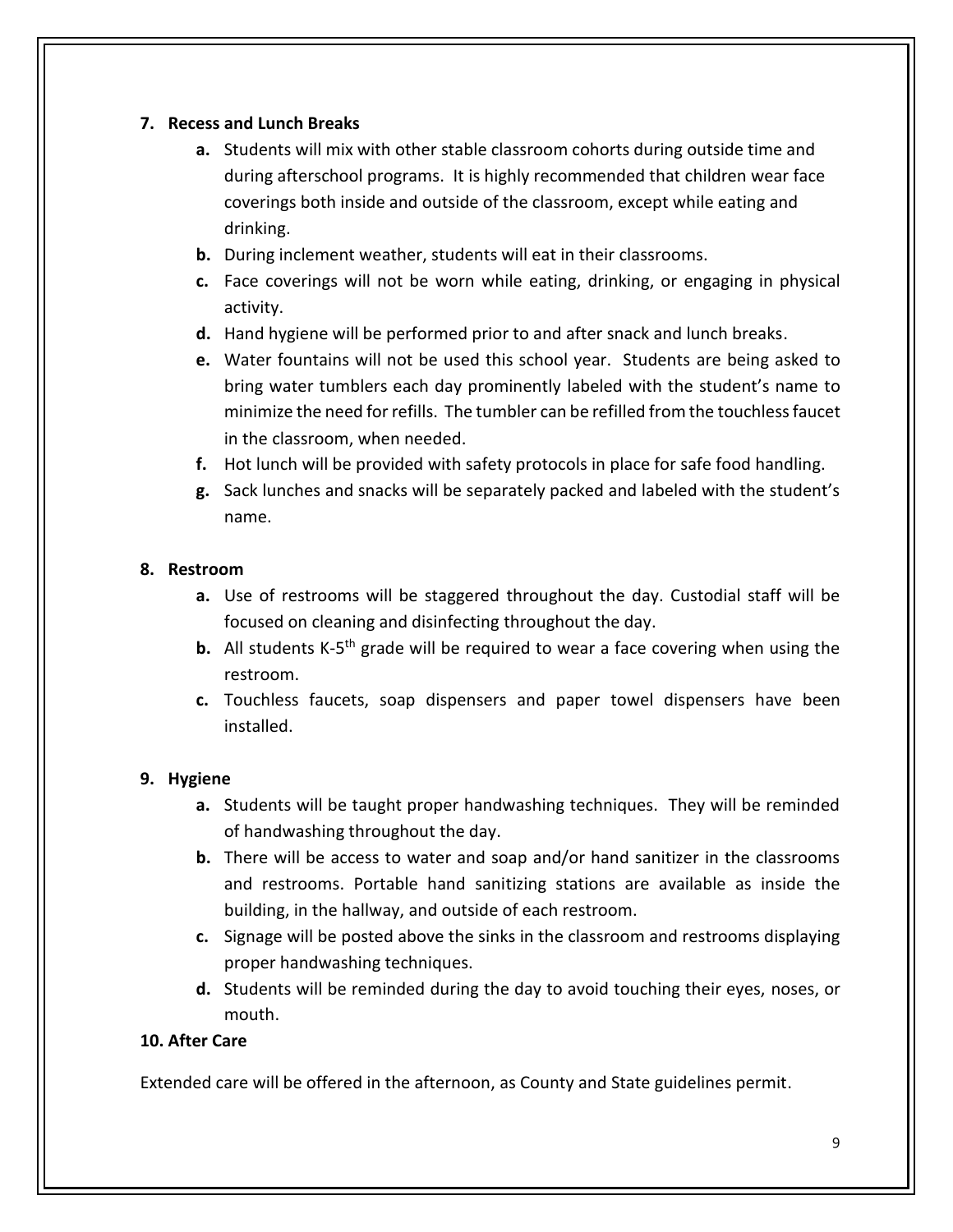#### <span id="page-9-0"></span>E. FACULTY AND STAFF SAFETY

#### **1. Training**

**a.** All Staff has received American Red Cross Returning to Work During COVID-19: Safe Work Practices Online Course which includes information about the spread of COVID-19, signs and symptoms of the disease, prevention strategies and proper disinfection techniques and routines. Staff will also receive a copy of this manual as well as Santa Clara County's COVID-19 Ready document.

#### **2. Screening**

- **a.** Each morning, before arriving on campus, all employees will be required to complete a symptom screening questionnaire using the Kyla App. The questionnaire is based on the health screening questions recommended by the Santa Clara County Public Health Department asking whether the employee has been diagnosed with COVID-19, lives in the same household or had close contact with someone who in the past 10 days has been in isolation for COVID-19 or had a test confirming they have COVID-19, and whether they have experienced any COVID-19 symptoms (fever or chills, runny nose (CDC), cough, loss of taste or smell, shortness of breath, fatigue, muscle aches, headache, sore throat, nausea, vomiting, or diarrhea). Answers will be securely stored in each individual account and kept confidential.
- **b.** Attendance will be used as group contact tracing which involves identifying those who have an infectious disease and those people they came in contact with; and working with them to interrupt the spread of the disease.
- **c.** All staff will report to the office for temperature screening at the beginning of their shift
- **d.** Employees have been instructed not to come in to work when they are ill.
- **e.** Symptomatic employees will be sent home and asked to seek medical care and testing

#### **3. Face Coverings**

- **a.** All staff must currently wear a face covering at all times while on campus, except while eating and drinking, which should be done outside.
- **b.** Staff excluded from this requirement are those that require respiratory protection according to Cal/OSHA standards.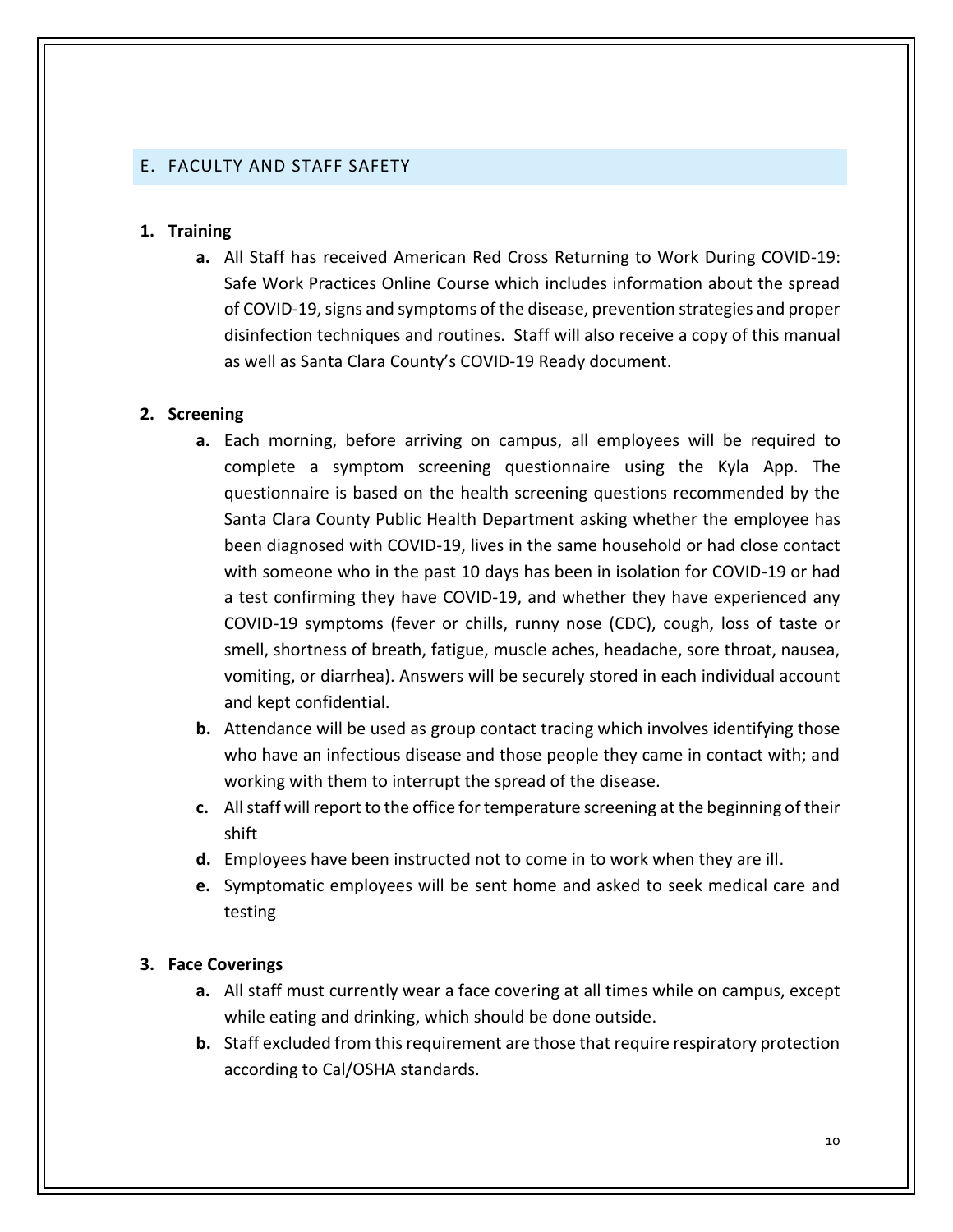- **c.** Staff who are unable to wear a face covering for medical reasons will not be assigned duties that require close contact with students.
- **d.** Non-medical masks are in the office in the event that an employee needs a replacement during the day.
- **e.** Face shields are not recommended as a replacement for face coverings given concerns over their ability to minimize droplet spread to others. However, teachers and other staff may consider using face shields in combination with face coverings when in the classroom to further reduce the risk of transmission.
- **f.** Teachers may consider using face coverings with clear windows during phonological instruction to enable students to see the teacher's mouth and in settings where a face covering poses a barrier to communicating with a student who is hearing impaired or a student with a disability.

### **4. Physical Distancing (Classrooms, Breakroom, Faculty Meeting, Lunch)**

- **a.** Teacher desks will be spaced away from students to the extent possible.
- **b.** Teachers will maintain distance from students and other staff as much as possible
- **c.** Back to School, and Parent Conferences will be held remotely for the foreseeable future.
- **d.** Due to staffroom's layout, it is recommended that the space be limited to 6 staff members, when practicable. Face Coverings are required as they are in all areas of the campus, and employees are required to wipe off any surfaces touched. **No eating** is permitted in the staff room.

### **5. Restroom**

- **a.** All staff is required to wash their hands or use hand sanitizer before entering the restroom
- **b.** All staff is required to wear a face covering while using the restroom.

### **6. Vaccination and Testing**

To promote health in our school community, employees are requested to be immunized against COVID-19 unless a medical exemption (or other exemption when deemed appropriate by the State of California) applies.

All FASSV staff is currently vaccinated. Any non-vaccinated employees would be offered screening testing weekly.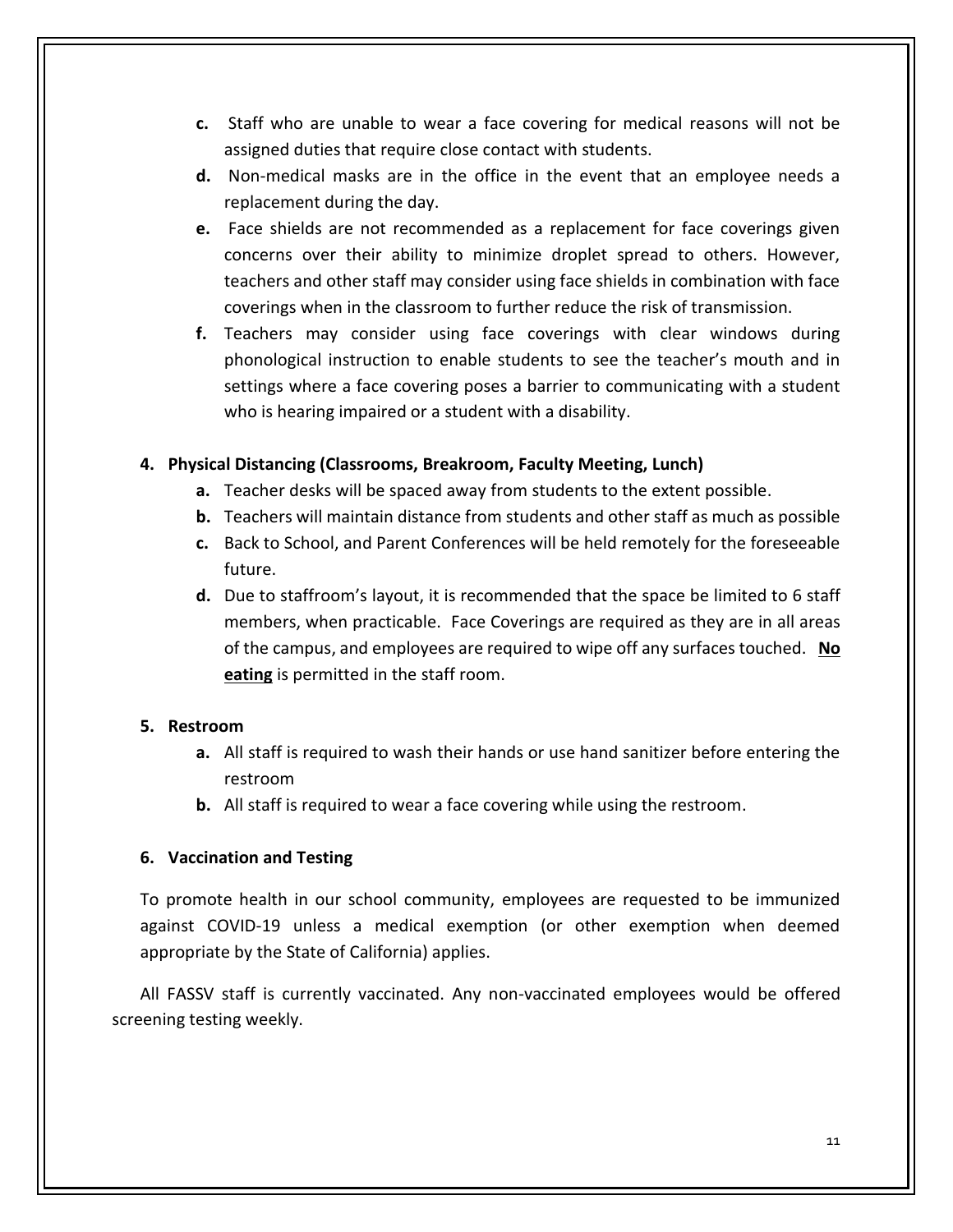#### <span id="page-11-0"></span>F. CAMPUS SAFETY

#### **1. Entering and Leaving Campus**

- **a.** When arriving at campus for drop-off, parents will stay outside the playground gate. It is highly recommended for parents to wear a face covering. It is highly recommended that all students wear face coverings when arriving on campus. Students will be greeting by a staff member by and walked to their classroom after getting temperature checked.
- **b.** All employees will check in at the front office for a temperature check.
- **c.** Parents will remain at the playground gate and it's highly recommended that they wear a face covering.
- **d.** It is highly recommended that all students wear a face covering when leaving campus. Students will be walked to the gate.
- **e.** Teachers will leave their classroom through outside doors, whenever possible.

#### 2. **Movement on Campus**

**a.** Recess and restroom times will be staggered to avoid mixing of cohorts in the hallway.

### **3. Front Office Space**

- **a.** Due to front office's layout, it is recommended that the space be limited to one additional staff member, when practicable. Face Coverings are required for staff as they are in all areas of the campus
- **b.** Workspaces have been reorganized and staff is seated at least six feet apart and facing away from each other.
- **c.** Employees are responsible for disinfecting their workspaces at the end of their shift.
- **d.** Common areas, such as the copier, are disinfected each evening.

#### **4. Visitors**

- **a.** Only necessary visitors will be allowed on campus. Necessary visitors include delivery and repair services.
- **b.** Visitors are required to wear face coverings while on campus and are to be screened for COVID-19 symptoms before coming onto campus.
- **c.** Visitors are required to keep at least 6 feet physical distance from all students and staff.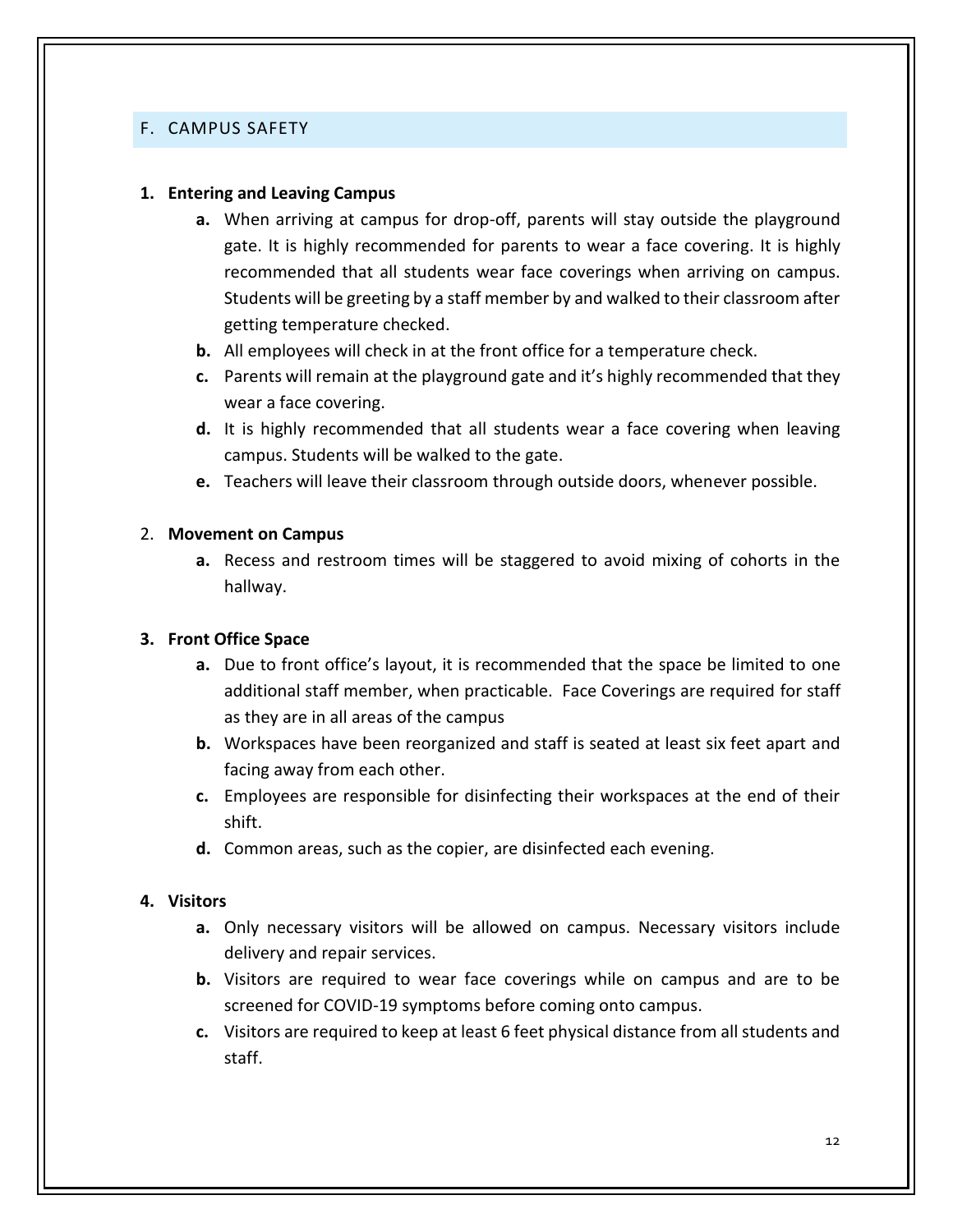### **5. Parents**

- **a.** Parents and caregivers should wear face coverings during drop-off and pick-up.
- **b.** If parents and caregivers need to drop off their child late or pick them up early, they will communicate with the Front Desk through the videophone at the main entrance and wait there until their children are taken to them. If for any reason the parent or caregiver enters the building they must wear a face covering.

### **6. Fire and Earthquake Drills, Field Trips and School Events**

Fire drills will be practiced safely to avoid mixing cohorts, to the extent possible during the drills. Students will be escorted out of the building through the nearest exit, to gather in their designated meeting location. Earthquake drills will be practiced in the classroom with face coverings worn. In the event of an actual emergency, where the evacuation of the building is required, staff and students will exit the building, physically distanced as much as possible.

### **7. Aftercare, Extracurricular Activities and School Events**

- **a.** To the extent possible, the use of outside areas will be considered for extracurricular activities and school events, where appropriate.
- **b.** Aftercare and Extracurricular Activities
	- i. It is highly recommended that face coverings be worn during Extracurricular activities
- **c.** Field trips, assemblies and other gatherings may be permitted if
	- i. Venues must be COVID-19 compliant
- **d.** Onsite School events will be limited to students and staff only with most taking place in stable cohorts in classrooms. Outside gatherings may be considered as county guidelines permit.
- **e.** Parents may be invited to join into events remotely and in person, when appropriate.

## **8. Signage**

- **a.** Signage is installed throughout the campus in restrooms, classrooms and buildings reminding students and staff of physical distancing, where appropriate, and hygiene requirements.
- **b.** At all entrances, signs have been posted instructing staff, students, and visitors not to enter campus if they have COVID-19 symptoms.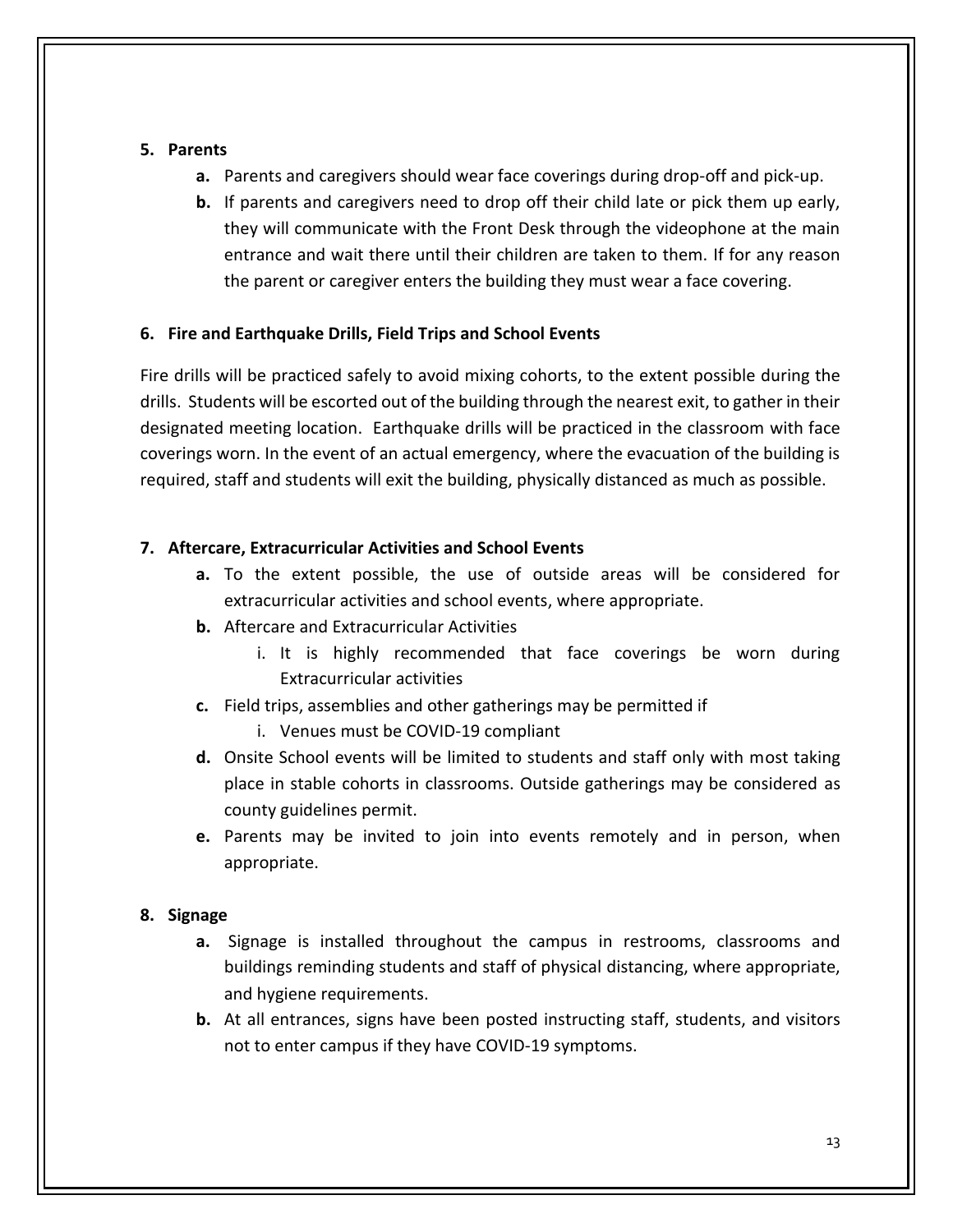### <span id="page-13-0"></span>G. COVID-19 TESTING AND REPORTING

- **1.** Students and staff are to get tested as soon as possible after they develop one or more COVID-19 symptoms or if one of their household members or non-household close contacts tested positive for COVID-19. Unvaccinated staff members on campus will be tested twice monthly.
- **2.** A list of nearby testing sites is available through Santa Clara County's Emergency [Operations Center.](https://www.sccgov.org/sites/covid19/Pages/covid19-testing.aspx) Tests can be arranged though Kyla on the employee's Kyla App. Per State Guidelines, home tests are currently accepted.

### **3.** Positive Test Results

- **a.** Parents/guardians and staff are to notify school administration immediately if the student or staff tested positive for COVID-19 or if one of their household members or non-household close contacts tested positive for COVID-19.
- **b.** Upon receiving notification that staff or a student has tested positive for COVID-19 or been in close contact with a COVID-19 case, actions will be taken as listed in section H below.
- **c.** Asymptomatic in-school or community close contacts to a COVID-19 case may remain at school in all activities, regardless of vaccination status, with the exception of unvaccinated staff who are excluded from afterschool activities. Asymptomatic individuals may continue to attend school (or work) if they:
	- **i.** Are asymptomatic
	- **ii.** Appropriately mask, as required, for a full 10 days
	- **iii.** Undergo testing on day 3-5
	- **iv.** Undergo weekly on or off campus testing

\*\*If symptoms develop, isolate immediately and get tested; and remain in isolation until results are received.

### **4.** Negative Test Results

**a.** Symptomatic students or staff who test negative for COVID-19 should remain home until at least 24 hours after resolution of fever (if any) AND improvement in other symptoms.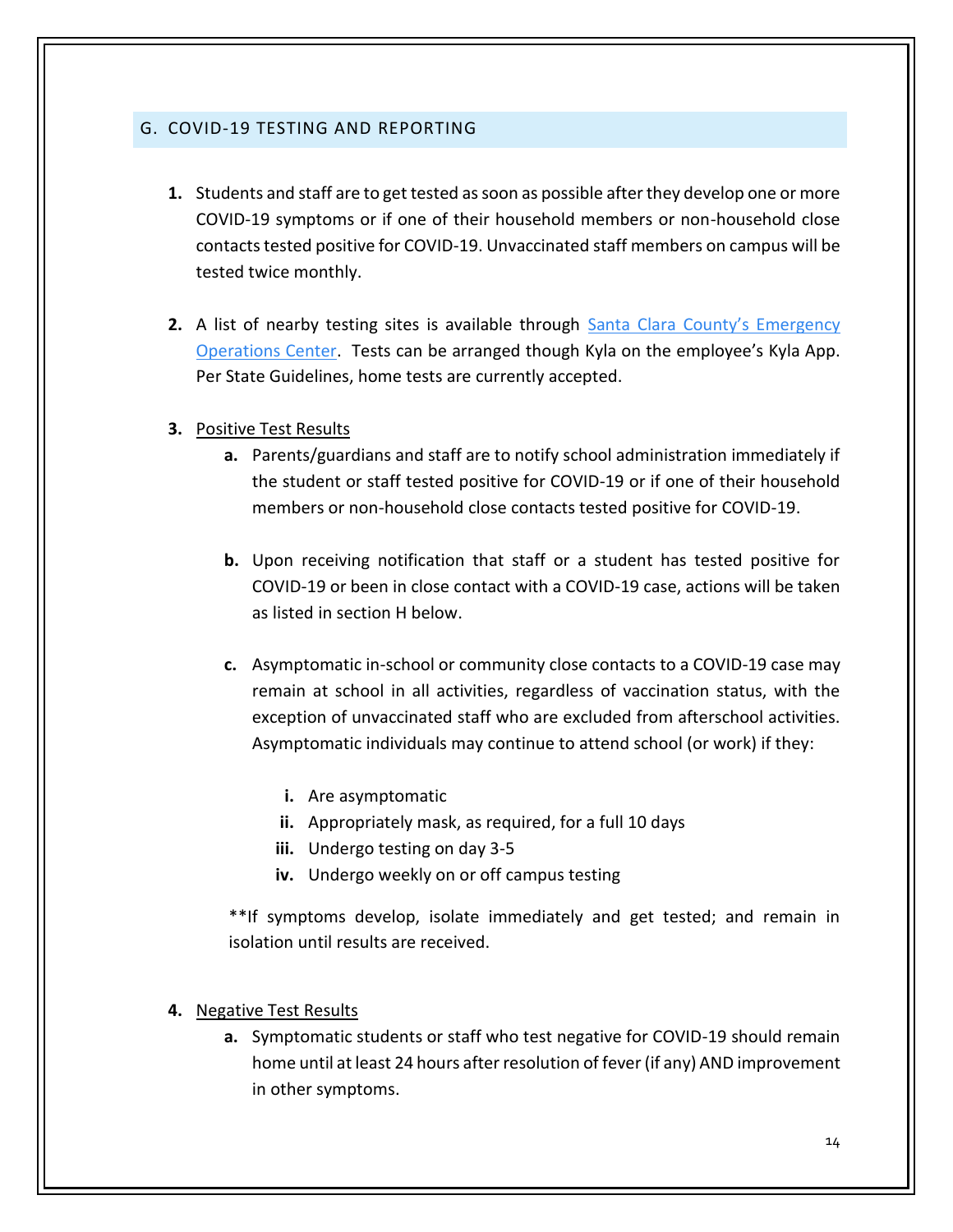### <span id="page-14-0"></span>H. RESPONSE TO SUSPECTED OR CONFIRMED CASES AND CLOSE CONTACTS

- **1.** School administrators have identified an isolation area to separate anyone who exhibits COVID-19 symptoms.
- **2.** Any students or staff exhibiting symptoms will immediately be required to wear a face covering and wait in an isolation area until they can be transported home or to a healthcare facility, as soon as practicable. For serious illness, 9-1-1 will be called without delay.
- **3.** Asymptomatic in-school or community close contacts to a COVID-19 case may remain at school in all activities, regardless of vaccination status, with the exception of unvaccinated staff who are excluded from afterschool activities. Asymptomatic individuals may continue to attend school (or work) if they:
	- **a.** Are asymptomatic
	- **b.** Appropriately mask, as required, for a full 10 days
	- **c.** Undergo testing on day 3-5
	- **d.** Undergo weekly on or off campus testing

\*\*If symptoms develop, isolate immediately and get tested; and remain in isolation until results are received.

### **Confirmed COVID-19 Case(s):**

- **1.** School administrators will notify the County of Santa Clara Public Health Department immediately of any positive COVID-19 case by contacting the California Department of Public Heath through SPOT (CDPHs' School Portal for Outbreak Tracking)
- **2.** School administrators will notify all staff and families in the school community of any positive COVID-19 case while maintaining confidentiality as required by state and federal laws.
- **3.** The school's janitor will close off areas used by any sick person, where appropriate. Safe and correct application of disinfectants using personal protective equipment will be completed.
- **4.** Asymptomatic in-school or community close contacts to a COVID-19 case may remain at school in all activities, regardless of vaccination status, with the exception of unvaccinated staff who are excluded from afterschool activities. Asymptomatic individuals may continue to attend school (or work) if they: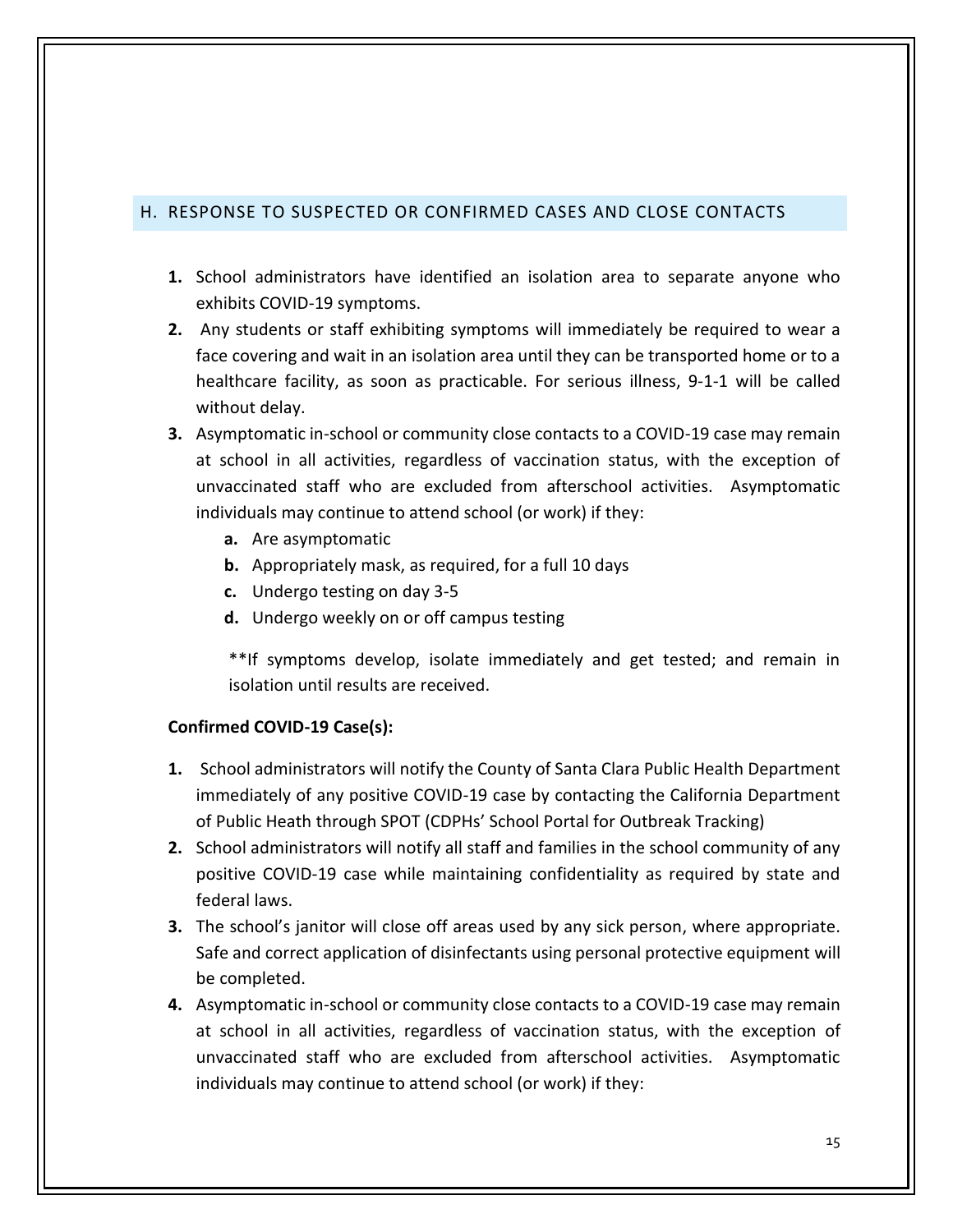- **a.** Are asymptomatic
- **b.** Appropriately mask, as required, for a full 10 days
- **c.** Undergo testing on day 3-5
- **d.** Undergo weekly on or off campus testing

\*\*If symptoms develop, isolate immediately and get tested; and remain in isolation until results are received.

### **Return to Campus after Testing Negative:**

- **1.** Symptomatic individuals who test negative for COVID-19 can return 24 hours after resolution of fever (if any) AND improvement in symptoms.
- **2.** Documentation of a negative test result should be provided to school administrators
- **3.** In lieu of a negative test result, students and staff may return to work with a medical note by a physician that provides alternative explanation for symptoms and reason for not ordering COVID-19 testing.

### **Return to Campus after Testing Positive:**

- **1.** Symptomatic individuals who test positive for COVID-19 are to stay home for at least 5 day and can return\* on or after day 5 with a negative test result. If no test is done, then stay home 10 days. \*Stay home until any symptoms improve and no fever for 24 hours. Wear a mask for a total of 10 days whenever near others.
- **2.** Asymptomatic individuals who test positive for COVID-19 can return on or after day 6 with a negative test result on or after day 5. Wear a mask for a total of 10 days whenever around others.

### <span id="page-15-0"></span>I. TRIGGERS TO REMOTE LEARNING

- **1.** The French American School of Silicon Valley anticipates in-person instruction to resume and continue for all grades during the 2021-2022 academic year. FASSV's faculty and staff does have the capability to pivot to remote learning quickly should it become mandated or become necessary.
- **2.** The French American School of Silicon Valley will close the campus if the following should occur
	- **a.** As directed by local, state, or federal government or other health agencies.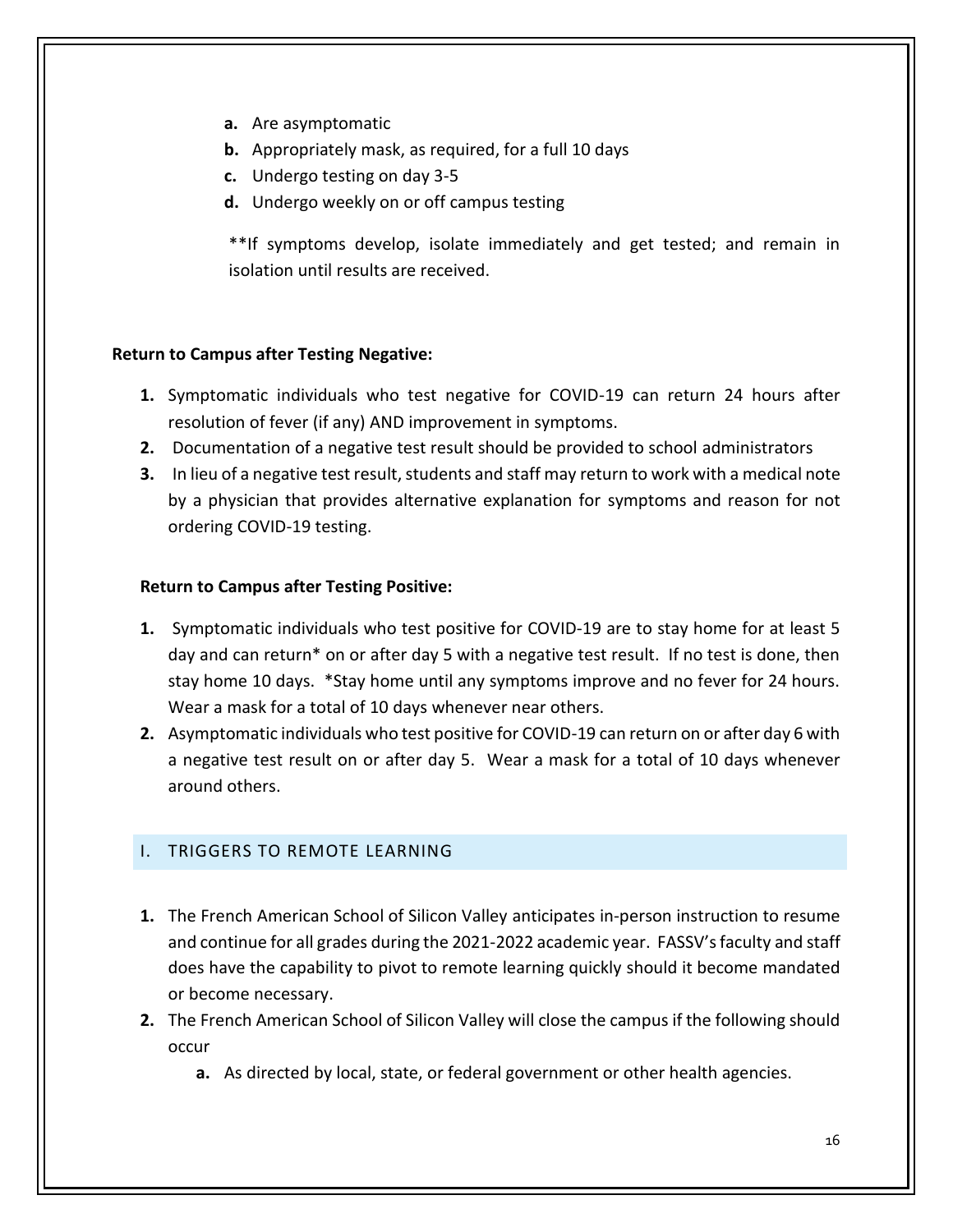# <span id="page-16-0"></span>J. SUMMARY OF ENGAGEMENT WITH PARENT, COMMUNITY AND LABOR ORGANIZATIONS

The French American School of Silicon Valley (FASSV) has actively engaged the School's community in determining the School's response to the COVID-19 pandemic. Collaboration occurred in developing and implementing the School's Return to School Reopening for the 2020-2021 academic year; and to the School's Return to Full In-person Instruction for the 2021-2022 academic year.

- **1.** FASSV School Community Faculty and Staff
	- **a.** FASSV has received valued input and analyses from faculty and staff.
	- **b.** Since March 2020 regularly scheduled remote faculty and staff meetings have occurred which has provided much teamwork, collaboration, planning, and shared decision making regarding how to best serve our student's learning.
	- **c.** Faculty and Administrative staff were (and continue to be) invited to join in to CAIS, NAIS, and Santa Clara County remote webinars designed around safety procedures in operating K-12 schools for in-person instruction during this the Covid-19 pandemic.
- **2.** FASSV School Community Parents
	- **a.** Periodic Zoom "Coffee" meetings were and continue to be scheduled with families during 2020-2021 to provide updates, questions, and answer times for parents, and conducting polls to gain parent input.
	- **b.** FASSV's newsletters to the school community continue to contain pertinent information regarding student learning and the school's decisions and more.
	- **c.** Surveys were conducted to gain parents insights on:
		- i. Their preference of learning (onsite vs continuing distance learning) in 2020-2021
		- ii. Their commitment level to return to on-site learning.
		- iii. Optional comments pertinent to reopening the campus.
	- **d.** A survey conducted on August 25, 2020 and completed on August 31, 2020, about School Waiver Application Survey, indicated the following for the 2020- 2021 academic year:
		- i. 76% of our parents opted to send their children back to on-campus learning.
		- ii. 24% of our parents favored remote learning.
- **3.** Community and Labor Organizations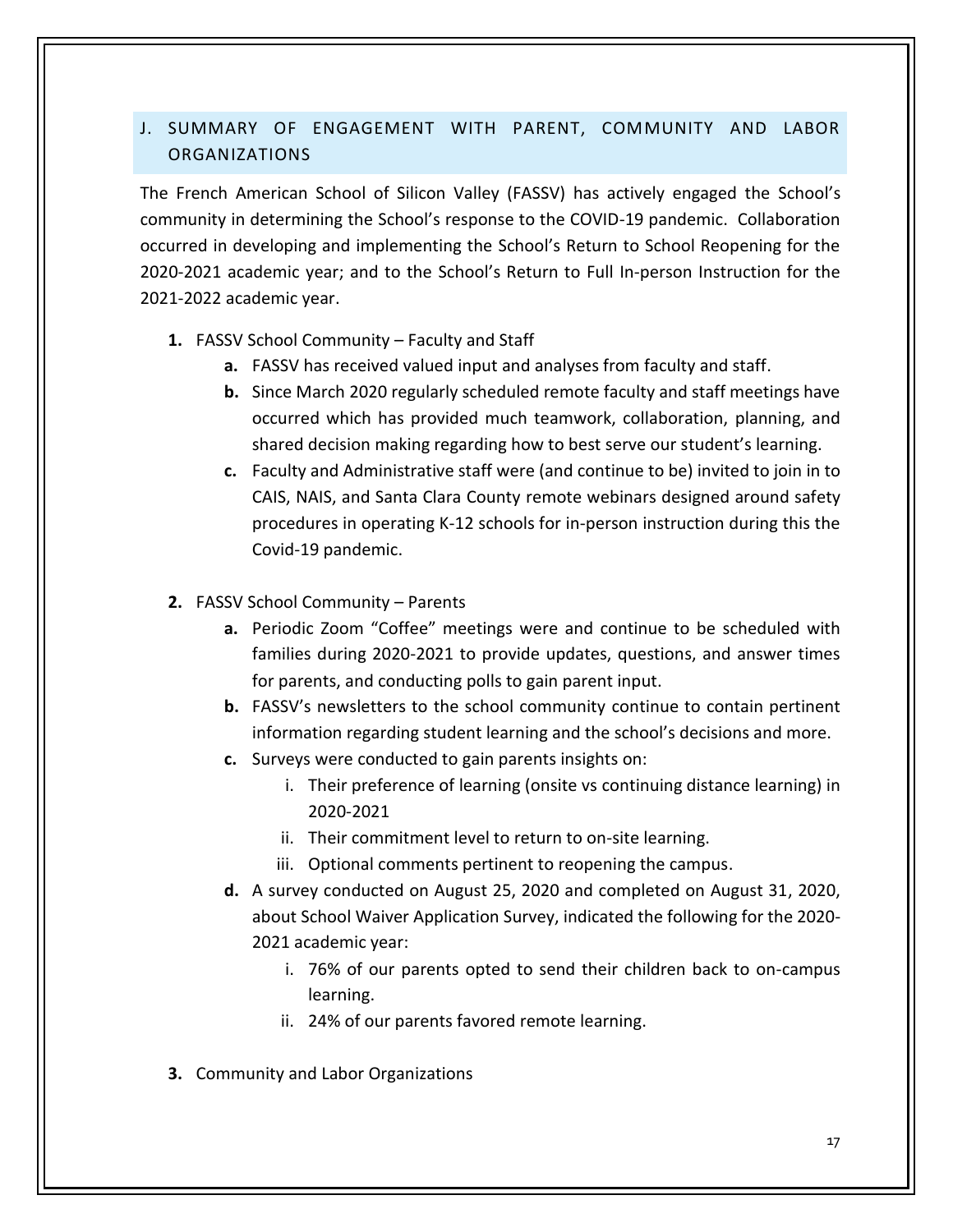- **a.** FASSV belongs to various organizations that have provided input and insights over the past months as we navigate through the COVID-19 Pandemic while meeting the educational needs of our students, as well as the safety needs of our faculty and staff.
- **b.** Liebert, Cassidy, and Whitmore has provided FASSV with valuable training regarding the legal aspects of reopening our school while involving the stakeholders.
- **c.** CAIS (California Association of Independent School) and NAIS (National Association of Independent Schools) have also advised and provided training to FASSV in developing our school's reopening plan.
- **d.** CALISBOA (California Independent School Business Officers Association) has provided weekly remote breakout meetings for Finance, Human Resources, and Operations to address pertaining to staff and student safety, and facilities cleaning and disinfection guidelines pertaining to COVID-19.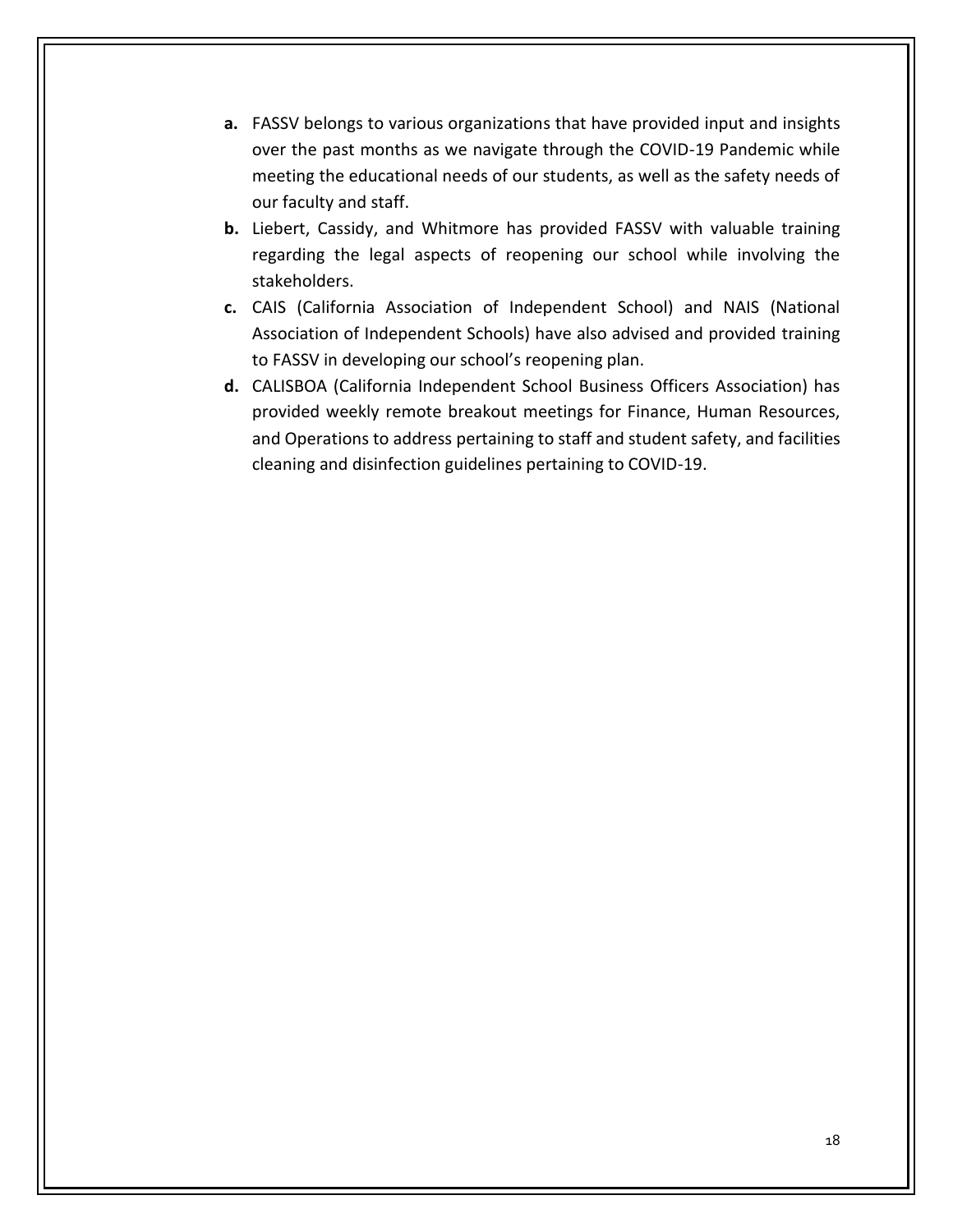### <span id="page-18-0"></span>APPENDIX 1 – DECISION TREE FOR TK-12 SETTING